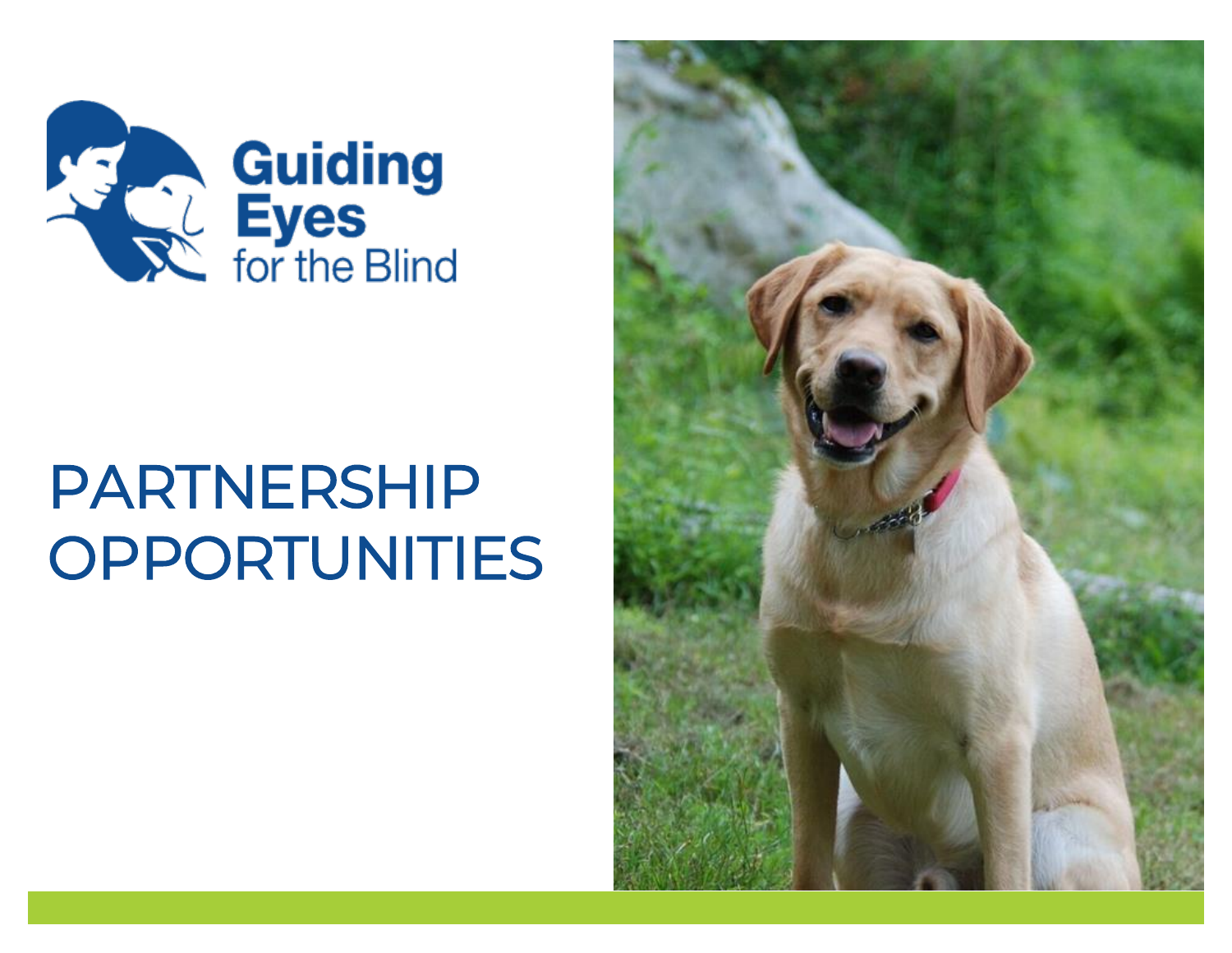

# About Guiding Eyes for the Blind

Guiding Eyes for the Blind provides guide dogs to people with vision loss, at no cost to the recipients. Our dogs are known worldwide for their exceptional temperament and training. We are passionate about connecting these exceptional dogs with individuals to facilitate greater independence.

#### Unique to our guide dog school:

- ❖ A world-class Genetics and Breeding Program
- ❖ A Specialized Training Program for students with vision loss and additional challenges
- ❖ A Running Guides Program for students (and dogs!) who love to run
- ❖ A dedication to technological innovations that serve the visually-impaired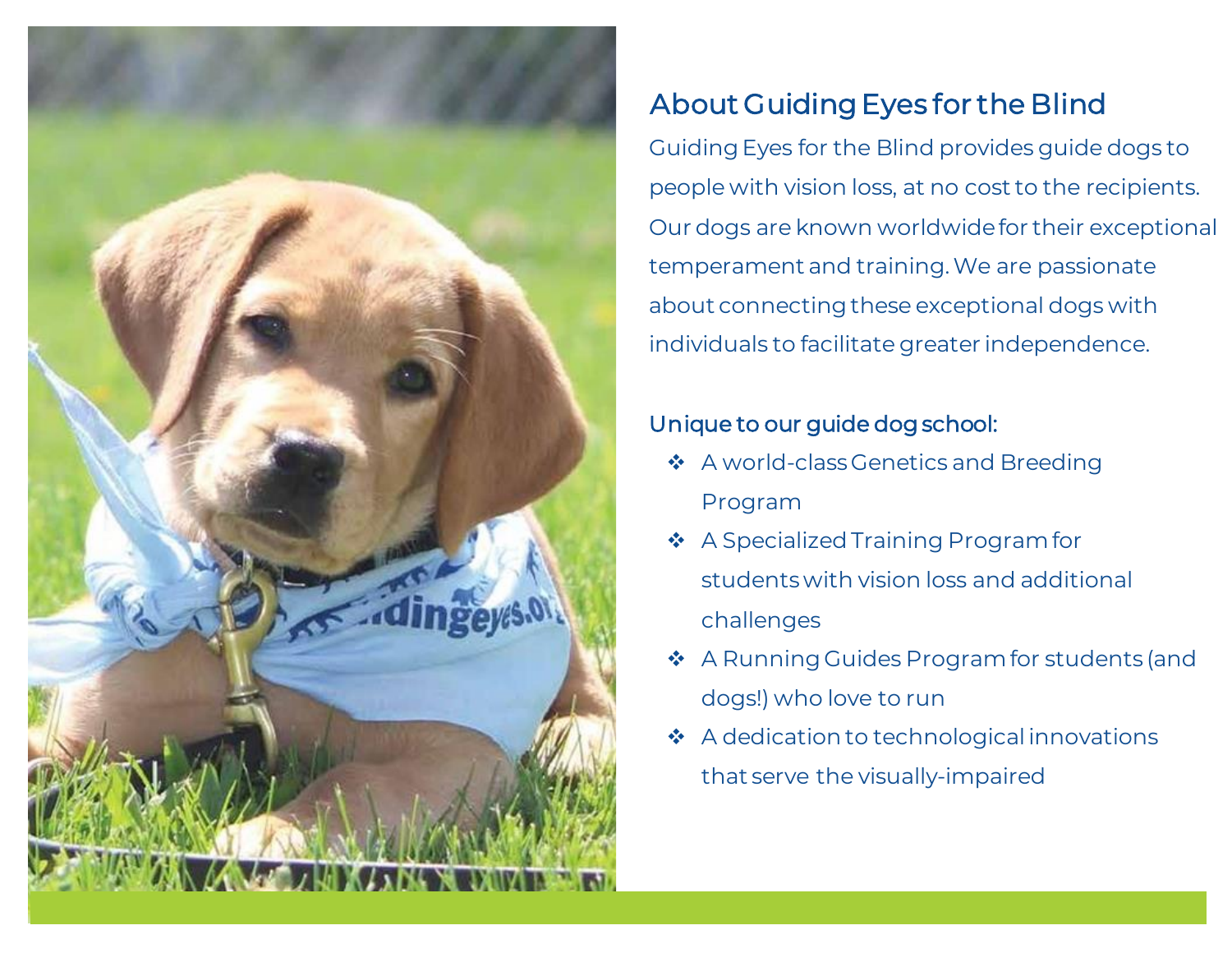### Why partner with Guiding Eyes?

Guiding Eyes has a wide reach, a compelling mission, and unique experiences to offer your company. Our brand resonates with people across multiple sectors, whether it be accessibility, health and wellness, animal care, or technological innovation. If your products and services align with our work, we have an opportunity to form a powerful partnership.

By collaborating with Guiding Eyes, you not only serve a greater good, you do good for your employees. We are your partners in diversity, inclusion, and disability awareness. Corporate partners have reported increased employee satisfaction and stress reduction after events featuring Guiding Eyes dogs and their expert handlers. There are many ways we can work together to meet your corporate social responsibility goals.

#### Our Reach

1,500,000web page views annually 300,000+individual donors 136,000 social media followers 70,000annual report distributions 16,000campus visitors annually 8000alumni to-date 1700active volunteers 1000active graduates 165 new graduates annually

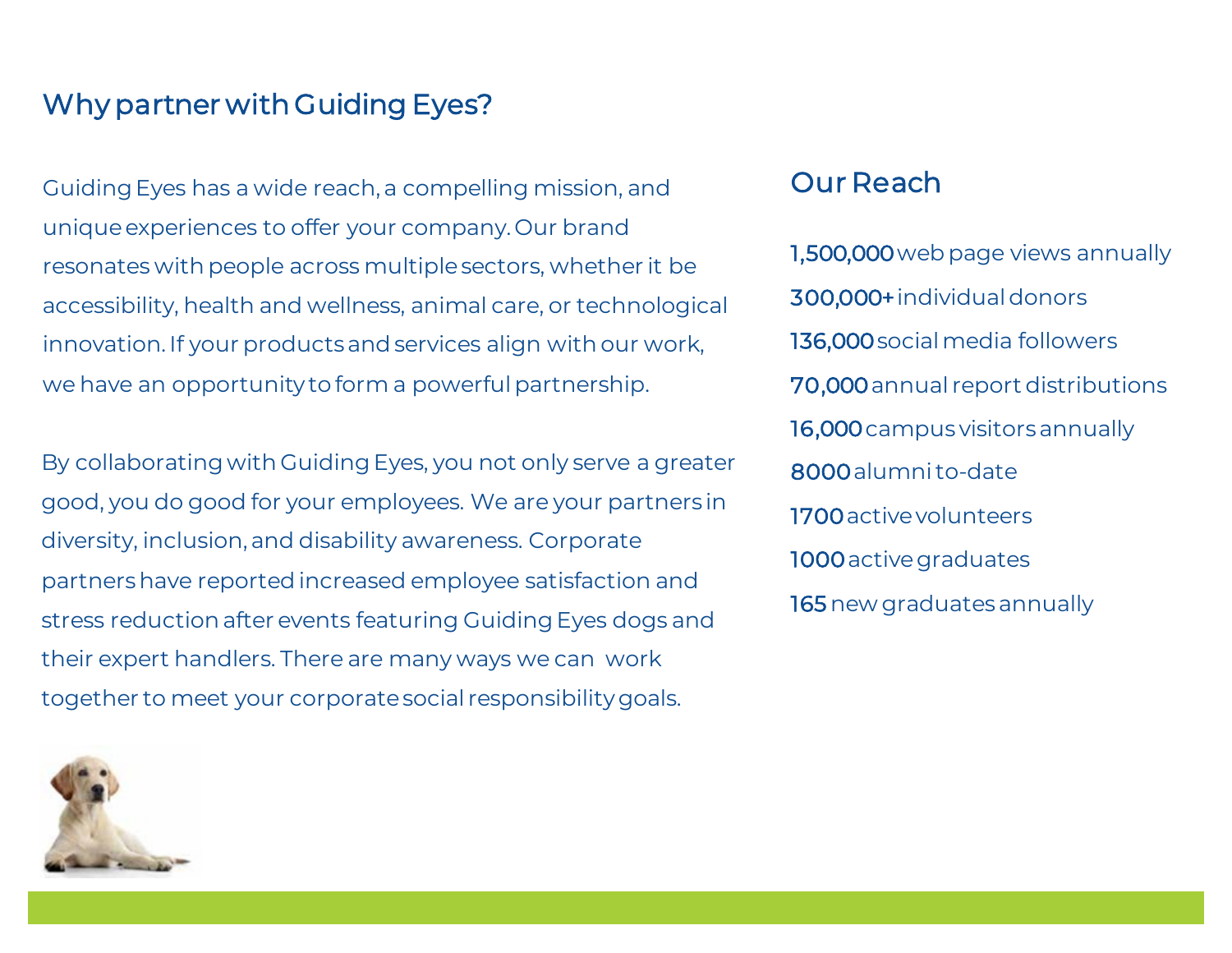## Ways to partner with Guiding Eyes

- ❖ Mutually beneficial Cause Marketing campaigns will further the mission of Guiding Eyes while driving sales, awareness, and support of your company's commitment to social responsibility
- ❖ Customized Employee Engagement programs including keynote presentations at your next corporate event, onsite training demonstrations, campus volunteer projects, and employee giving campaigns – will inspire your team to give back
- ❖ Make a Product Donation that directly benefits our pups and guide-dog teams while raising your brand awareness
- ❖ Make a Service Donation by offering your professional expertise to help a missiondriven organization while expanding your portfolio
- ❖ Make a Charitable Donation to our organization through your corporate foundation and experience the pride and visibility of becoming a corporate sponsor

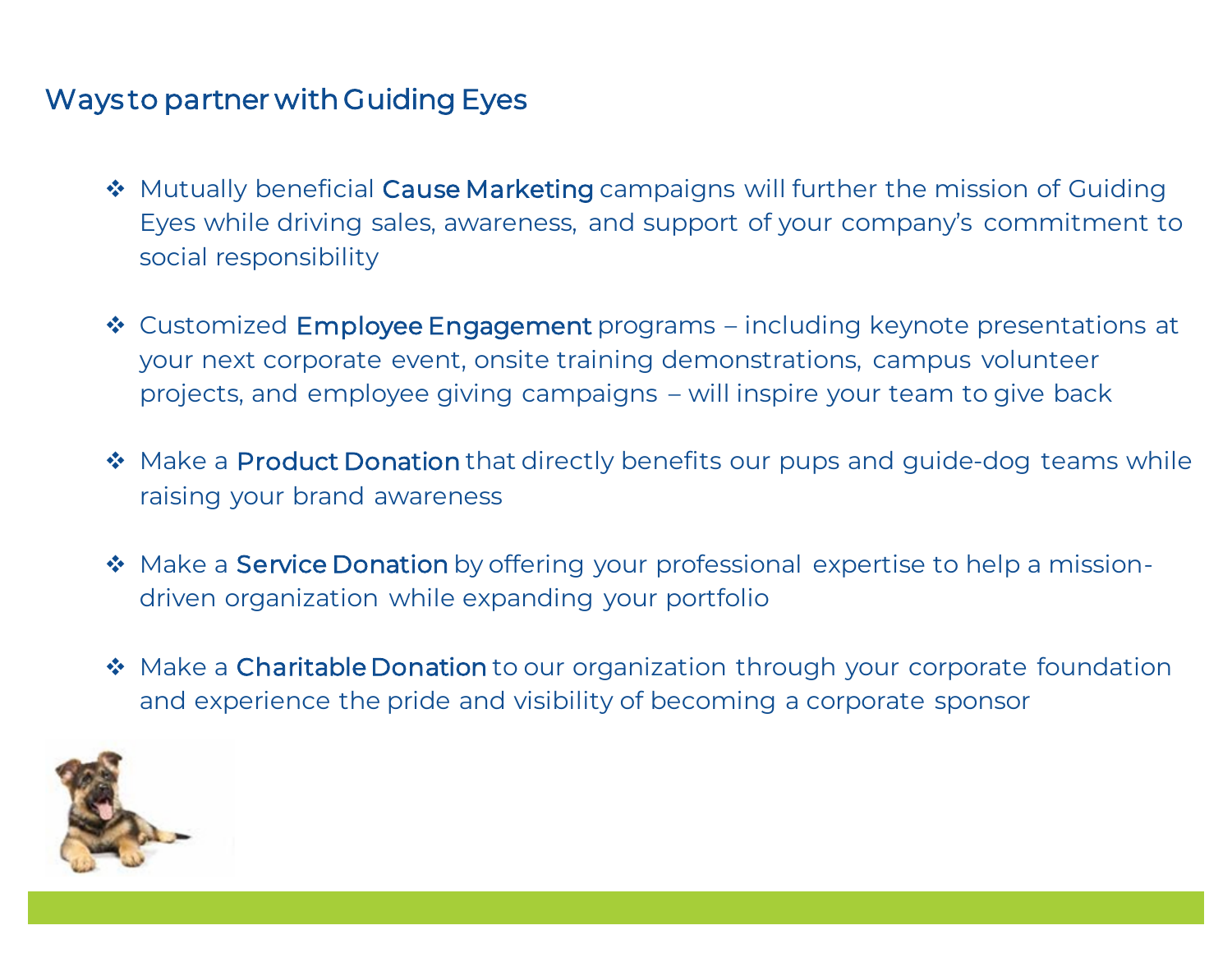## [Guiding Eyes Media Potential](https://www.google.com/url?q=https://www.guidingeyes.org/news-events/guiding-eyes-in-the-news/&sa=D&ust=1573835666606000&usg=AFQjCNHugWfypdj_2hLClQFKQE-8rsPuIg)

- ❖ Partnering with Guiding Eyes can lead to increased brand visibility among local, national, and international media outlets
- ❖ News of Guiding Eyes and its partners has been featured in online, print, broadcast and radio mediums
- ❖ Give your brand the reach it deserves by partnering with Guiding Eyes for the Blind!

BBC **Bloomberg** TIME The New **York** 



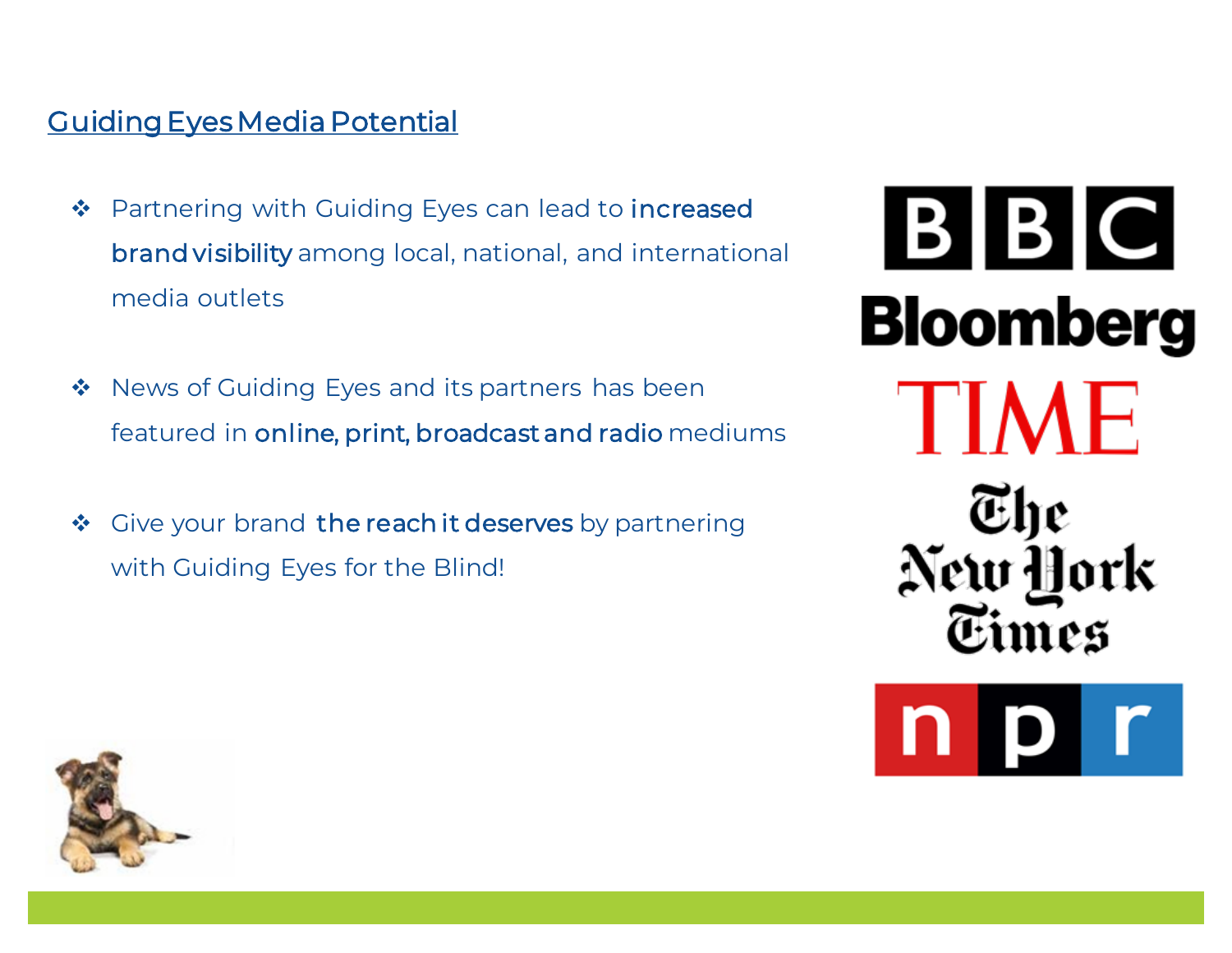## Past Partnerships











Google